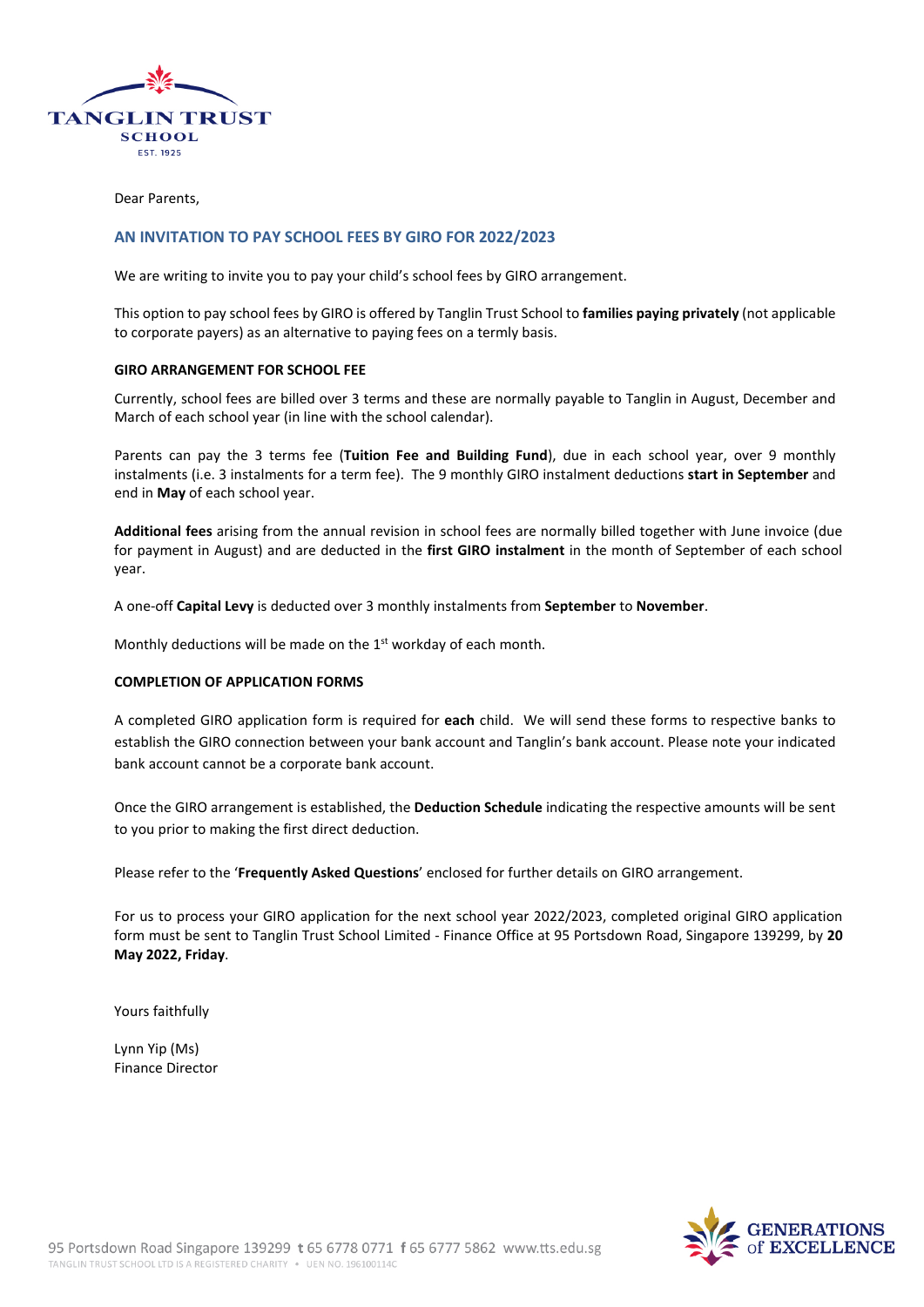# **APPLICATION FORM FOR INTERBANK GIRO**



#### **(For Payment of School Fees and Capital Levy)**

Please complete a GIRO form for **each child** and return to Tanglin Finance Office upon completion.

This form may take you about 3-5 minutes to complete if you have your bank passbook/statement on hand.

Please **do not fax/email** the GIRO form to us as the bank requires **original signature** for verification. **Amendments made on the form must be countersigned by the bank account holder and use of correction fluid / tape is not allowed.** Please also note that the indicated bank account cannot bunt.

|  |  | be a corporate bank accou |  |
|--|--|---------------------------|--|
|  |  |                           |  |

## **PART 1** FOR COMPLETION BY APPLICANT (Please fill in all fields and write within the boxes)

I/We consent for Tanglin Trust School to collect, use or disclose my/our personal data for purposes of the processing the payment of fees, subject to Tanglin Trust School Ltd's personal data protection policies which may be found on the school's website.

| Date<br>(DD/MM/YYY)                                    | $\Box$ New Application<br>Please<br>tick:<br>$\Box$ Change of Bank Account |
|--------------------------------------------------------|----------------------------------------------------------------------------|
| <b>Student Name</b><br>(one form per child)            |                                                                            |
| Applicant / Parent Name                                |                                                                            |
| Applicant / Parent<br><b>Address</b>                   |                                                                            |
| Name of Bank                                           | Branch Name /<br><b>Branch Code</b>                                        |
| <b>Account Holder Name(s)</b><br>(as per bank records) |                                                                            |
| Bank Account No.<br>(Corporate bank a/c not allowed)   | Account Holder(s)<br>Contact No.                                           |

a) I/We hereby instruct you to process Tanglin Trust School Ltd's instructions to debit my/our account.

b) You are entitled to reject the debit instruction from Tanglin Trust School Ltd if my/our account does not have sufficient fund and charge me/us a fee for this. You may also at your discretion allow the debit even if this results in an overdraft on the account and impose charges accordingly.

c) This authorization will remain in force until terminated by your written notice sent to my/our address last known to you or upon receipt of my/our revocation through Tanglin Trust School Ltd.

| Signature(s) $/$<br>Thumbprints(s)<br>(As per in Bank's records)                     |   |    |              |   |    |   |              |   |                  |  |                                                 |   |               |   |                |   |   |   |                                     |              |                                     | Tanglin. |  |   | Please remember to sign in this box.<br>For thumbprints, please go to the bank<br>with your identification document(s) for<br>verification before sending the form to |   |  |  |  |  |  |
|--------------------------------------------------------------------------------------|---|----|--------------|---|----|---|--------------|---|------------------|--|-------------------------------------------------|---|---------------|---|----------------|---|---|---|-------------------------------------|--------------|-------------------------------------|----------|--|---|-----------------------------------------------------------------------------------------------------------------------------------------------------------------------|---|--|--|--|--|--|
| For Official Use Only<br><b>PART 2</b><br>FOR COMPLETION BY TANGLIN TRUST SCHOOL LTD |   |    |              |   |    |   |              |   |                  |  |                                                 |   |               |   |                |   |   |   |                                     |              |                                     |          |  |   |                                                                                                                                                                       |   |  |  |  |  |  |
| <b>SWIFT BIC</b>                                                                     |   |    |              |   |    |   |              |   |                  |  | <b>Tanglin Trust School Bank Account Number</b> |   |               |   |                |   |   |   |                                     |              | <b>Billing Organisation Ref no.</b> |          |  |   |                                                                                                                                                                       |   |  |  |  |  |  |
| s<br>н                                                                               | В | C. | <sub>S</sub> | G | S. | G | $\mathsf{x}$ | X | $\boldsymbol{x}$ |  |                                                 | 4 | 4             | 0 | $\overline{2}$ | 3 | 3 | 4 | 8                                   | $\mathbf{0}$ | 0                                   |          |  | s | т                                                                                                                                                                     | U |  |  |  |  |  |
| <b>SWIFT BIC</b>                                                                     |   |    |              |   |    |   |              |   | <b>Bank</b>      |  |                                                 |   | <b>Branch</b> |   |                |   |   |   | <b>Account Number To Be Debited</b> |              |                                     |          |  |   |                                                                                                                                                                       |   |  |  |  |  |  |

**PART 3 FOR COMPLETION BY FINANCIAL INSTITUITION**

This application is hereby REJECTED (please tick  $\checkmark$ ) for the following reason(s):

- ☐ Signature / Thumbprint\* differs from Bank's records ☐ Wrong account number
- 
- ☐ Account operated by signature/thumbprint\* ☐ Others:
- 
- □ Signature / Thumbprint\* incomplete / unclear □ □ Amendments not countersigned by Applicant
	-

Name of Approving Officer **Authorized Signature** Authorized Signature **Authorized Signature Authorized Signature**